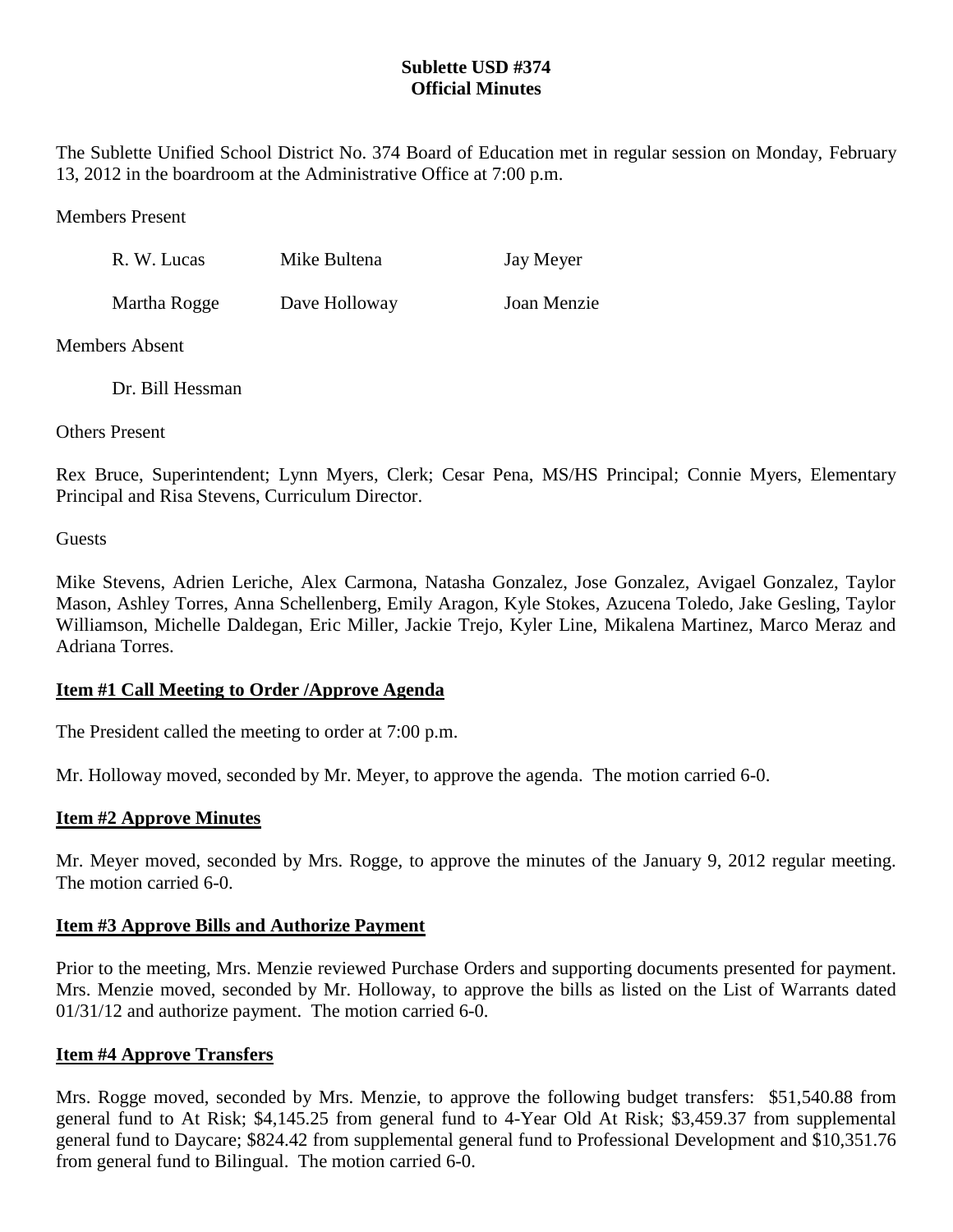Board Minutes Page 2 February 13, 2012

## **PUBLIC FORUM**

There was no public forum.

### **Reports**

### Sublette School Foundation

Mr. Mike Stevens gave the Sublette School Foundation annual report.

### Curriculum

Mrs. Stevens discussed the assessment documents for state testing. She also reported the district is working on local assessments.

### Principals

Mrs. Myers informed the board that today was the  $100<sup>th</sup>$  day of school. She also reported on parent-teacher conference attendance and that Lindsay Withers won the elementary spelling bee. She stated that six  $6<sup>th</sup>$  grade students had participated in the Sixth Grade Honor Band at Garden City.

Mr. Pena reported to the board on parent-teacher conference attendance, high school quiz bowl, basketball homecoming, middle school quiz bowl and the STUCO annual blood drive. He also reported that Brooklyn Withers won the middle school spelling bee.

#### SWPRSC/HPEC

Mr. Meyer reported on the SWPRSC Board meeting. Mr. Lucas reported on the HPEC meeting.

#### Superintendent:

Mr. Bruce reported on the current education bills that are in Kansas Legislature committees and school funding plans presented by Republicans and Democrats.

He stated that the heating and air conditioning project at the elementary school was complete and the first half of the new windows are installed.

### **Item #5 USD 374 Board of Education Goals**

Mr. Bruce discussed the goals set by the Board of Education.

#### **Item #6 Resignations**

Mr. Meyer moved, seconded by Mrs. Menzie, to accept the resignation of Kristina Head as elementary school vocal music teacher effective May 18, 2012. The motion carried 6-0.